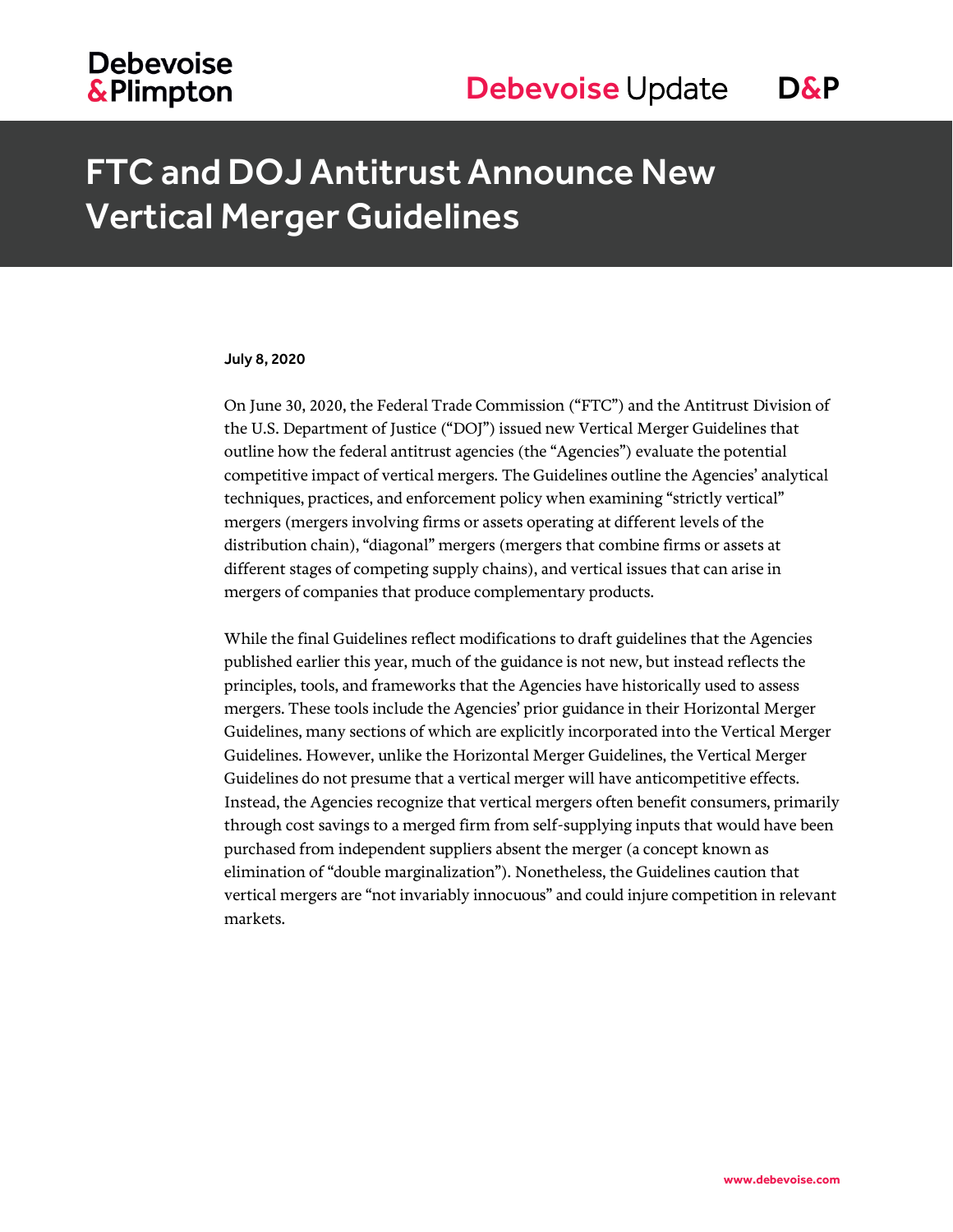# THE NEW GUIDELINES

The Guidelines address the following elements of the Agencies' analysis:

# Market Definition and Market Share

When analyzing a vertical merger, the Agencies identify the relevant market(s) in which "the merger may substantially lessen competition" and specify one or more products related to that market. A related product is a product that is supplied or controlled by the merged firm and is positioned vertically or is complementary to the products in the relevant market. Unlike in the horizontal merger context, market shares are not dispositive in the vertical merger context, though they may provide evidence about the likelihood, durability, or scope of anticompetitive effects in a relevant market. Perhaps the most notable change from the draft Guidelines is that the final Guidelines eliminated the draft's presumptive "safe harbor" for a vertically combined firm with a market share below 20%. While some might view this omission as indicating that vertical mergers with low combined market shares may be challenged, it could suggest that vertical mergers resulting in slightly above 20% market share may also be safe. Notably, a recent study of the Agencies' vertical merger settlements over the past 20 years indicated that neither the DOJ nor FTC has challenged a vertical merger resulting in combined market shares below  $40\%$ <sup>1</sup>

# Anticompetitive Effects of Vertical Mergers

In analyzing the effect that a transaction will have on competition, the Agencies focus on the combined firm's *ability* and *incentive* to diminish competition. That is, will the merged firm be capable of foreclosing rivals or offering inferior terms for the related product, and will it find it profitable to do so? Analysis of this key question includes a focus on potential unilateral competitive effects and coordinated competitive effects.

# *Unilateral Effects*

 $\overline{a}$ 

The key unilateral effects that the Agencies focus on include:

 Foreclosure and raising rivals' costs: The critical question here is whether the merged firm could profitably use its supply of an input (the related product) to weaken competitors in the relevant market. The merger will be less likely to cause concern if rivals can switch suppliers or use alternatives to the related product without affecting product price, quality, or availability in the relevant market.

<sup>1</sup> American Bar Association Antitrust Law Section Comments on the Draft Vertical Merger Guidelines Issued by the Department of Justice and the Federal Trade Commission Comments (Feb. 22, 2020).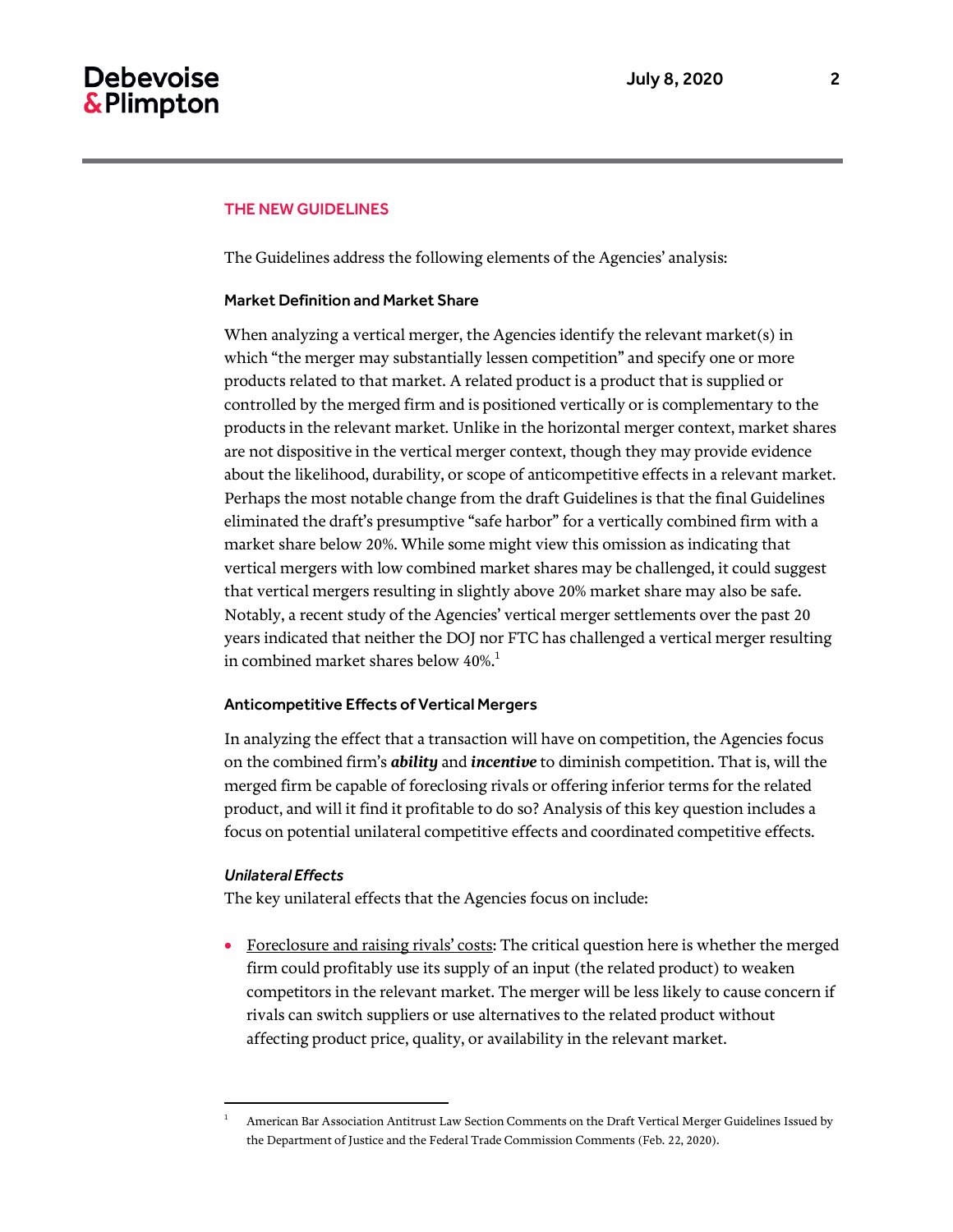# **Debevoise** & Plimpton

 Access to competitively sensitive information: The Agencies will determine whether the merged firm will gain access to its competitors' competitively sensitive information. This access may create an unfair advantage for the combined firm or cause rivals to refrain from doing business with the combined firm. The Agencies will examine whether such behavior will weaken the merged firm's competitors.

# *Coordinated Effects*

The Agencies separately examine whether a vertical merger may lead to coordination by (1) eliminating or hindering a "maverick" firm that otherwise restrains anticompetitive coordination in the relevant market, or by (2) changing the market structure or the merged firm's access to confidential information, thus allowing market participants to (a) reach a tacit agreement among market participants, (b) detect cheating on such an agreement, or (c) punish cheating firms.

# Evidence of Adverse Competitive Effects

The sources of evidence the Agencies use to assess vertical mergers include those set forth in the Horizontal Merger Guidelines: documents and statements of the merging parties, their customers, and other industry participants and observers. The Agencies may also consider the actual effects of consummated mergers in the relevant markets and evidence about the disruptive role of competitors in the relevant market. While market shares and concentration in relevant markets will be considered, as noted above, market shares may not be dispositive.

# Procompetitive Efficiencies

The Guidelines highlight the elimination of double marginalization as the principal efficiency likely to result from vertical mergers, including from streamlined production, inventory management, and distribution. The Guidelines also recognize that vertical mergers may allow a combined firm to create innovative products in ways that might not be achieved through arm's-length contracts. Nonetheless, the Guidelines emphasize that the Agencies will credit such procompetitive benefits only where they are "mergerspecific," *i.e.*, could not have been achieved independent of the merger.

# HOW DEBEVOISE CAN HELP

The new Guidelines do not legally bind courts, but they provide detailed insight into how the Agencies evaluate vertical mergers and serve as persuasive authority for courts analyzing challenged vertical mergers. Although the Guidelines recognize the potential procompetitive effects of vertical mergers, removal of the draft Guidelines' presumptive "safe harbor" and articulation of concerns over diagonal mergers and mergers of complements indicate the potential for increased enforcement covering a wide array of